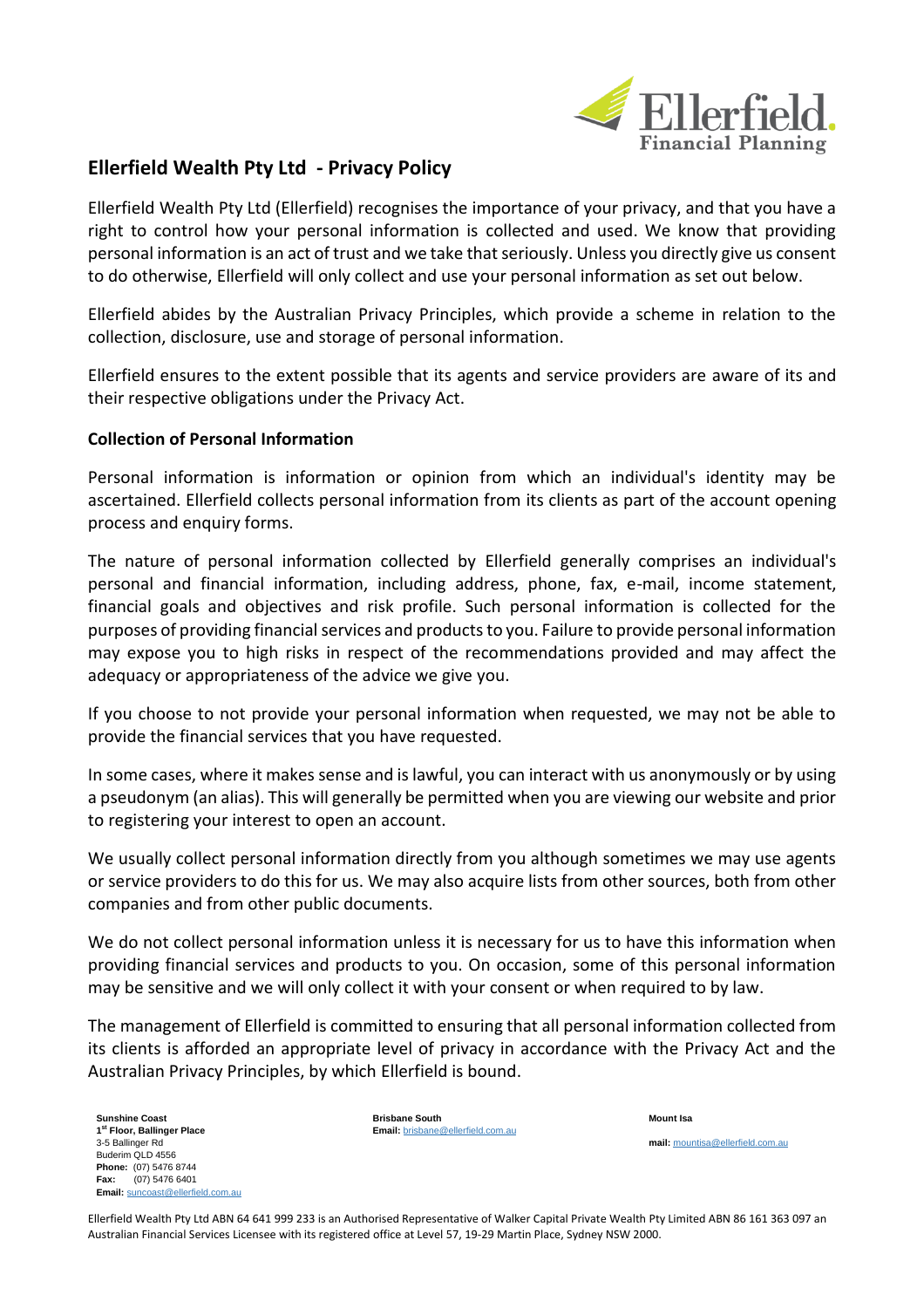# **Collection of Sensitive Information**

We will not use any personal identifiers issued by a government agency (eg. Tax file number or Medicare number) as an identifier in our records or systems. Should legislation require us to ask you to provide your tax file number, we will only use that number for the purposes permitted by legislation and not as a general means of identifying you.

# **Unsolicited Personal Information**

Unsolicited personal information is personal information about an individual that has been unintentionally received. This is an uncommon occurrence for Ellerfield, but when it does happen, we will protect your personal information with the same rigour as we treat personal information that we intended to collect. If we could not have collected this information through our normal processes, we will de-identify that information as soon as we can.

# **Use and Disclosure of Personal Information**

We will only use or disclose Personal Information collected by us for the purposes for which it was provided or secondary related purposes in circumstances where you would reasonably expect such use or disclosure; or where you have consented to such disclosure. The disclosure of sensitive information collected by Ellerfield is prohibited under all circumstances.

We may disclose your information to our service providers and contractors from time to time to help us provide and market our financial services and products to you. If we do this we generally require these parties to protect your information in the same way we do.

In some cases we may need to disclose your personal information outside Australia. If we believe that the overseas third party is not subject to privacy obligations equivalent to those which apply to us we will seek your consent to disclose the information, except where the Australian Privacy Principles do not require us to do so.

We are also obliged pursuant to the Corporations Act to maintain certain transaction records and make those records available for inspection by either a relevant regulator (eg. Australian Securities and Investments Commission).

We will not use or disclose your personal information for any other purposes without first obtaining your express or implied consent. We may however be required to disclose your personal information without your consent if the disclosure is:

- required or authorised by law;
- we believe it is necessary to provide you with a service which you have requested;
- required in order to investigate an unlawful activity;
- required by an enforcement body for investigative activities; or
- the assets and operations of the business are transferred to another party as a going concern.

# **Security of Personal Information**

We strive to ensure the security, integrity and privacy of personal information we hold in relation to our clients. We use a variety of physical and electronic security measures including restricting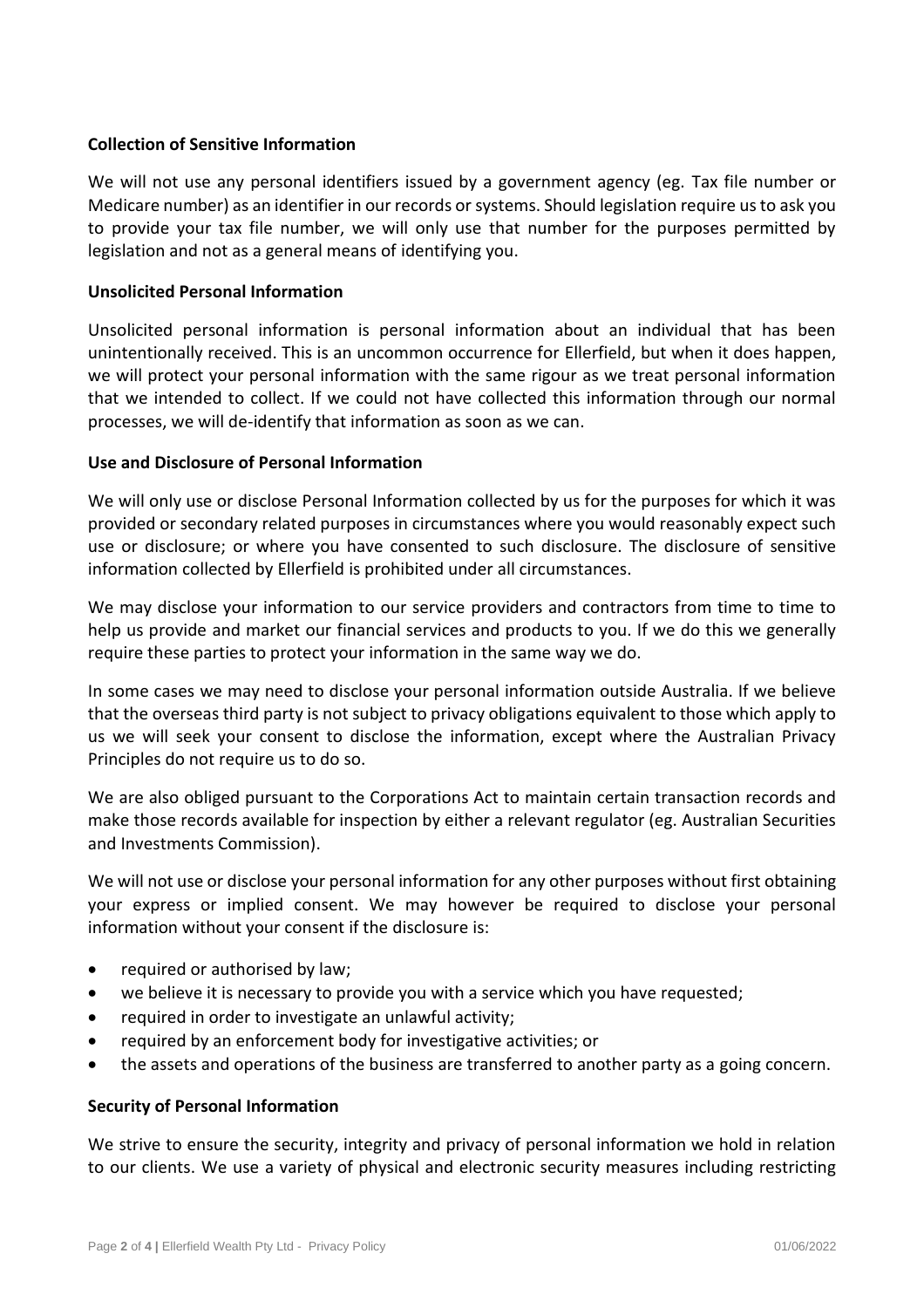physical access to our offices and firewalls and secure databases to keep personal information secure from misuse, loss or unauthorised use or disclosure. Some of these steps include:

- Physical access controls to our premises;
- Paper files are stored in lockable cabinets;
- Computer and network security including password and other electronic protection;
- Our employees are obliged to respect the confidentiality of personal information we hold; and
- Training of staff on information handling processes.

We only retain information that is necessary and relevant to our operations. We retain most information relating to you for at least seven years in order to meet legal and business requirements. Once information is no longer required, we arrange for it to be destroyed in a secure manner.

#### **Access to personal information**

You have a right to access most personal information we hold about you and if we deny access in some circumstances we will tell you why. A reasonable charge may apply to gain access to the information. You will be advised of any charges that may apply when you make a written request.

To request access, please contact either your advisor or our privacy officer as set out at the end of this document. You may be required to provide suitable identification to enable us to protect the security and privacy of your personal information.

## **Changing or deleting your Personal Information**

We endeavour to ensure that information we hold about you is accurate, complete and up-to-date whenever we collect, use or disclose it. If you establish that information we hold about you is not accurate, complete or up to date, then we will take reasonable steps to correct the information. It is however important that you advise us immediately of any changes to your personal and financial information.

#### **Cookies**

Cookies are pieces of information that a website transfers to your computer's hard disk for record keeping purposes. Most web browsers are set to accept cookies. Cookies in and of themselves do not personally identify users, although they do identify a user's browser. Cookies are useful to determine overall traffic patterns through our website.

If you do not wish to receive any cookies you may set your browser to refuse cookies. This may mean you will not be able to take full advantage of our website.

#### **Direct Marketing**

We may use your personal details to provide you with information about financial services and products which may be of interest to you.

If we send you any information about financial services or products, or you do not want us to disclose your personal information to any other organisation in this context (including related bodies corporate) you can opt out by contacting your advisor or our Privacy Officer.